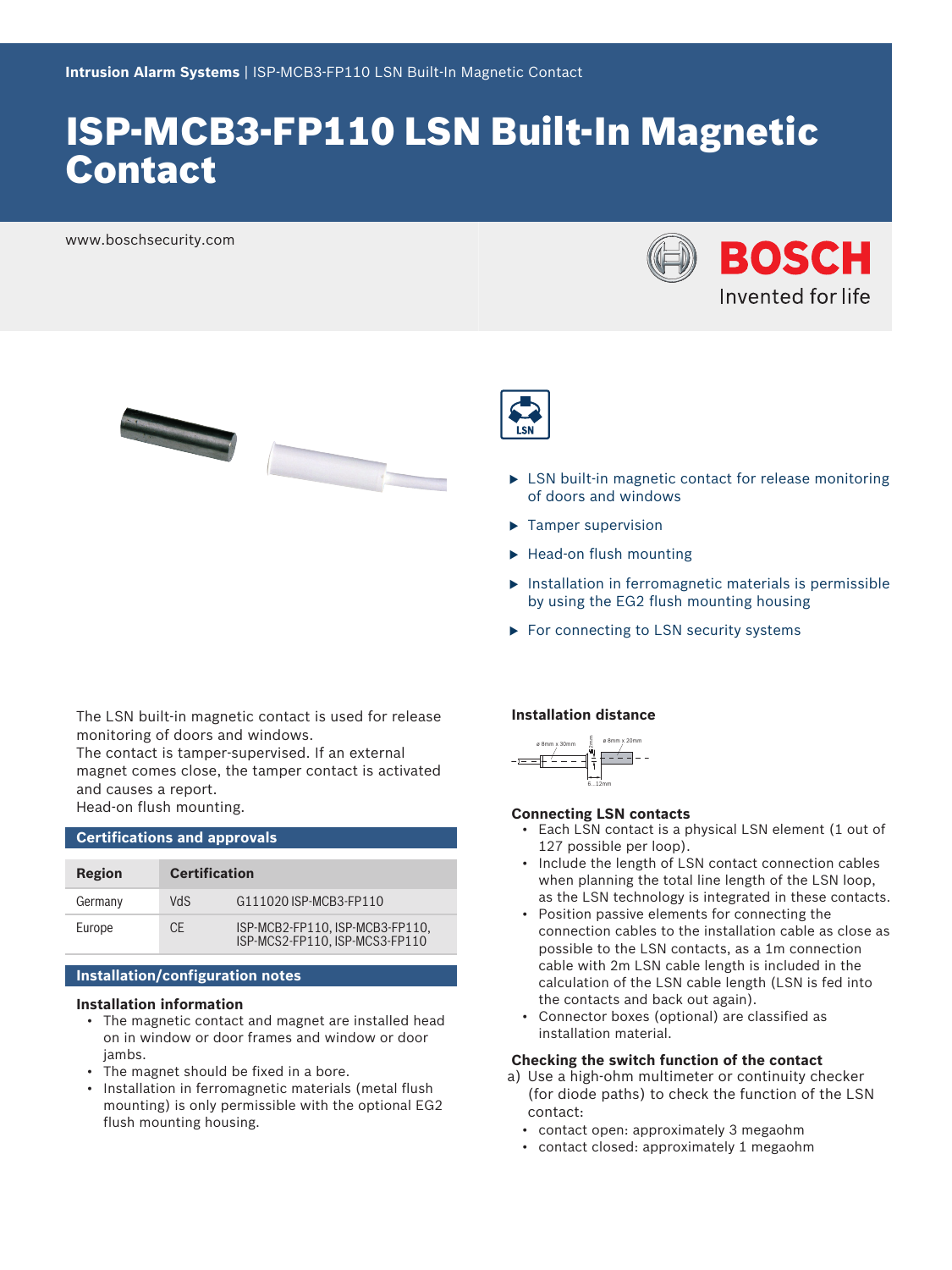The resistance values are approximate. A large change in resistance is significant.



#### **Notice**

 $\mathbf i$ 

Only the LSN contact can be checked like this. The tamper contact can be checked via the LSN control center or with the LSN checking device (as of software version 3.x).

#### **Parts included**

| Qty. | <b>Components</b>    |
|------|----------------------|
|      | 4 m connection cable |
|      | Magnet               |
|      | Installation note    |

#### **Technical specifications**

#### **Electrical**

| Minimum operating voltage in<br><b>VDC</b> | 15             |
|--------------------------------------------|----------------|
| Maximum operating voltage in<br><b>VDC</b> | 33             |
| Maximum current consumption in<br>mA       | 0.25           |
| Reed contact                               | N <sub>O</sub> |
| Switch tolerance                           | >10'           |

#### **Mechanical**

| Dimension in cm $(H \times W \times D)$ | $1.2 \times 1.18 \times 4.28$                                                                                    |
|-----------------------------------------|------------------------------------------------------------------------------------------------------------------|
| Dimension in cm $(\emptyset \times D)$  | $0.8 \times 3.0$                                                                                                 |
| Material                                | AIN $i$ Co 500                                                                                                   |
| Housing material                        | <b>ARS</b>                                                                                                       |
| Color                                   | white                                                                                                            |
| Connection cable                        | LiY(St)Y $4 \times 0.22$ mm <sup>2</sup> with<br>shield, exterior $\varnothing$ 3,2 mm, length<br>4 <sub>m</sub> |

#### **Environmental**

| Minimum operating temperature<br>in ${}^{\circ}C$ | $-25$        |
|---------------------------------------------------|--------------|
| Maximum operating temperature<br>in ${}^{\circ}C$ | 70           |
| Protection class                                  | <b>IP 68</b> |
| <b>Environmental class</b>                        | Ш            |
|                                                   |              |

#### **Ordering information**

#### **ISP-MCB3-FP110 LSN Built-In Magnetic Contact**

For release monitoring of doors and windows, tamper supervision, head-on mounting Order number **ISP-MCB3-FP110**

#### **Accessories**

#### **EG2 flush mounting housing**

For flush mounting the magnetic contact in ferromagnetic materials, head-on installation Order number **4998138932**